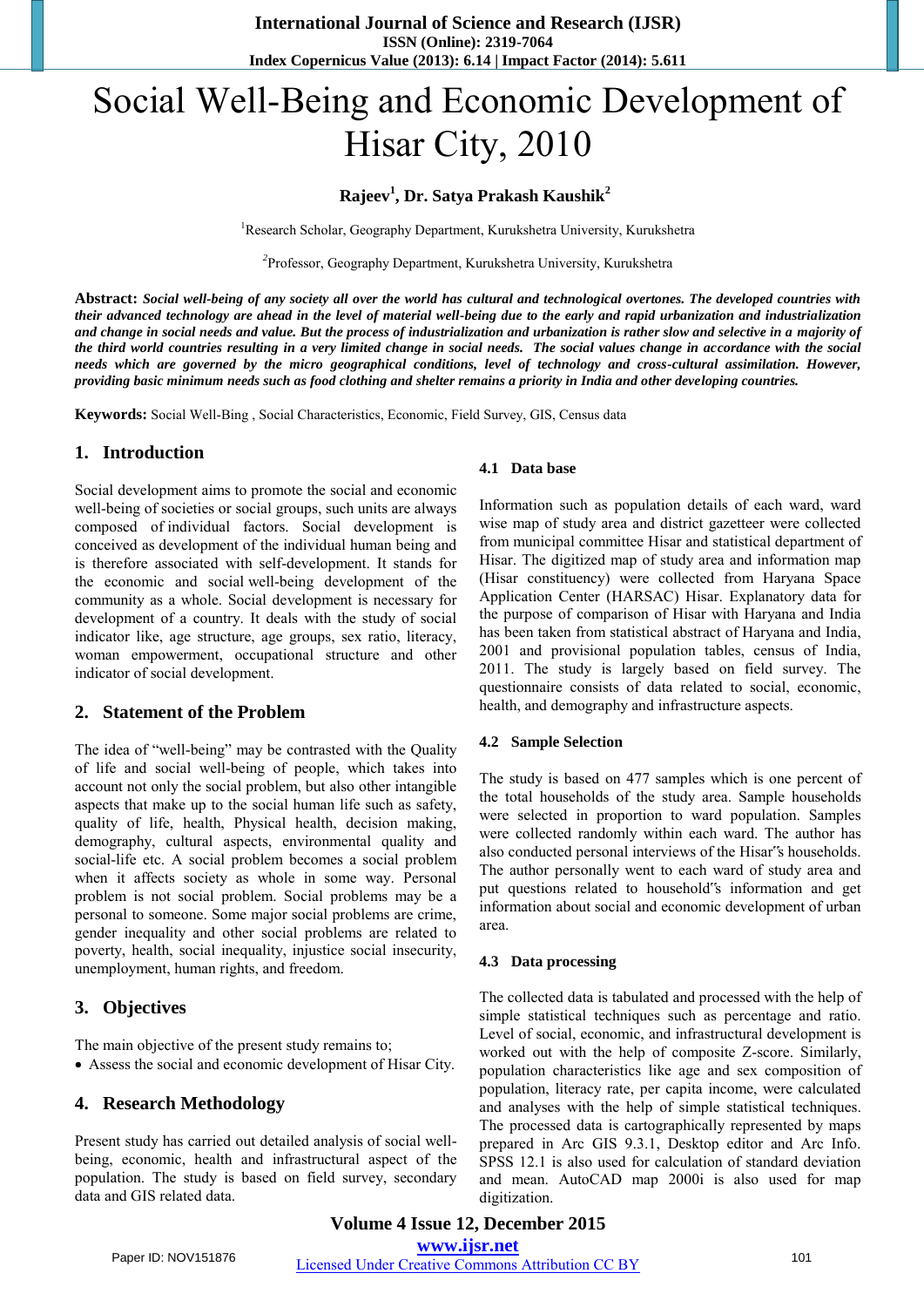# **5. Study Area**

Hisar city located at  $29^0$  10" north latitude and  $75^0$  45" east longitude, is one of the important and fast growing urban center of Haryana. Hisar has grown to a vital position on the urban map of Haryana. It has come up because of its location factors. Its location is such that for any development away from grand trunk road and railway line. Hisar drawn attention city of Faridbad, Gurgoan and Rohtak have different reasons for there growth where as Hisar city is growing entirely on its potential to grow and its nodality in the region.





# **5.1 Origin of the Name of the Town**

The city of Hisar was founded by a Muslim ruler, Firozshah Tughlaq in 1354 A.D. "Hisar" is an Arabic word which means ,Fort". The city, which we know today as ,Hisar", was originally called ,Hisar Firoza (also Hisar-e-Firoza) or in other words the "Fort of Firoz". But as the days rolled by, the word ,Firoza" was dropped from its original name.

It gained importance in early sixties when agriculture university, was setup as an extension of the Punjab Agriculture University, Ludhiana. Ever, since, the government"s positive polices and good behaviors have played a vital role in the economic development of the city.The industrial policy of the government has attracted large number of entire preneurs and has resulted into the industrialization in around the city the construction of a new judicial complex and district administrative complex, shifting of Haryana state electricity board offices, setting up of cantonment and development a new residential sectors have made this city a strong growth center in the region in Haryana.

#### **5.2 Sex Ratio**

Sex ratio in India is calculated in terms of number of females per thousand males. Sex ratio is highly imbalanced in Indian states context (Chandana, 2000).The state like Haryana is in serious conditions in this regard. Sex ratio in Haryana had declined continuously since 1981 and was recorded its lowest figure (861) in 2001. It was the lowest amongst major states of India. Average sex ratio in India was 933 females per thousands males in 2001. The situation is good in 2011 when it increased to 940 females per thousands males.

Sex ratio in Hisar had improved to 849 females per 1000 males in 2011 as compare to census 2001 which was 831 females per 1000 males. It is a good sign for improvement in sex ratio in Hisar. It happened due to some social programme organized by health department (Census of India, 2011).

| Ward No. | Female per 1000 males |     | Ward No. Female per 1000 |
|----------|-----------------------|-----|--------------------------|
| 1.       | 1300                  | 17. | 809                      |
| 2.       | 1151                  | 18. | 687                      |
| 3.       | 909                   | 19. | 1375                     |
| 4.       | 1167                  | 20. | 722                      |
| 5.       | 857                   | 21. | 789                      |
| 6.       | 467                   | 22. | 1033                     |
| 7.       | 889                   | 23. | 846                      |
| 8.       | 967                   | 24. | 754                      |
| 9.       | 821                   | 25. | 625                      |
| 10.      | 867                   | 26. | 881                      |
| 11.      | 543                   | 27. | 667                      |
| 12.      | 632                   | 28. | 750                      |
| 13       | 963                   | 29. | 785                      |
| 14.      | 904                   | 30. | 870                      |
| 15.      | 705                   | 31. | 724                      |
| 16.      | 1000                  | 32. | 648                      |
| Total    |                       |     | 835                      |

**Table 1:** Hisar: Ward Wise Sex Ratio, 2010

Source: Hisar: Field Survey, 2010.

Fig .2 shows that average sex ratio in Hisar is 835 females per thousands males. It is low as compare to state sex ratio (861females per thousand males). So Hisar has measurable condition of sex ratio as compare to sex ratio of state. The ward wise picture of sex ratio shows that ward no. 1, 2,4,8,16,19 and 21 are in the better position as compared to rest of wards of Hisar. Ward no. 1 has the highest figure and ward No.6 has the lowest figure among all the wards. Businessmen and high profile people live in ward no. 6, 11, 12 and 20, they do not prefer more children and also aware about misuse of modern technology and they afford much to pay .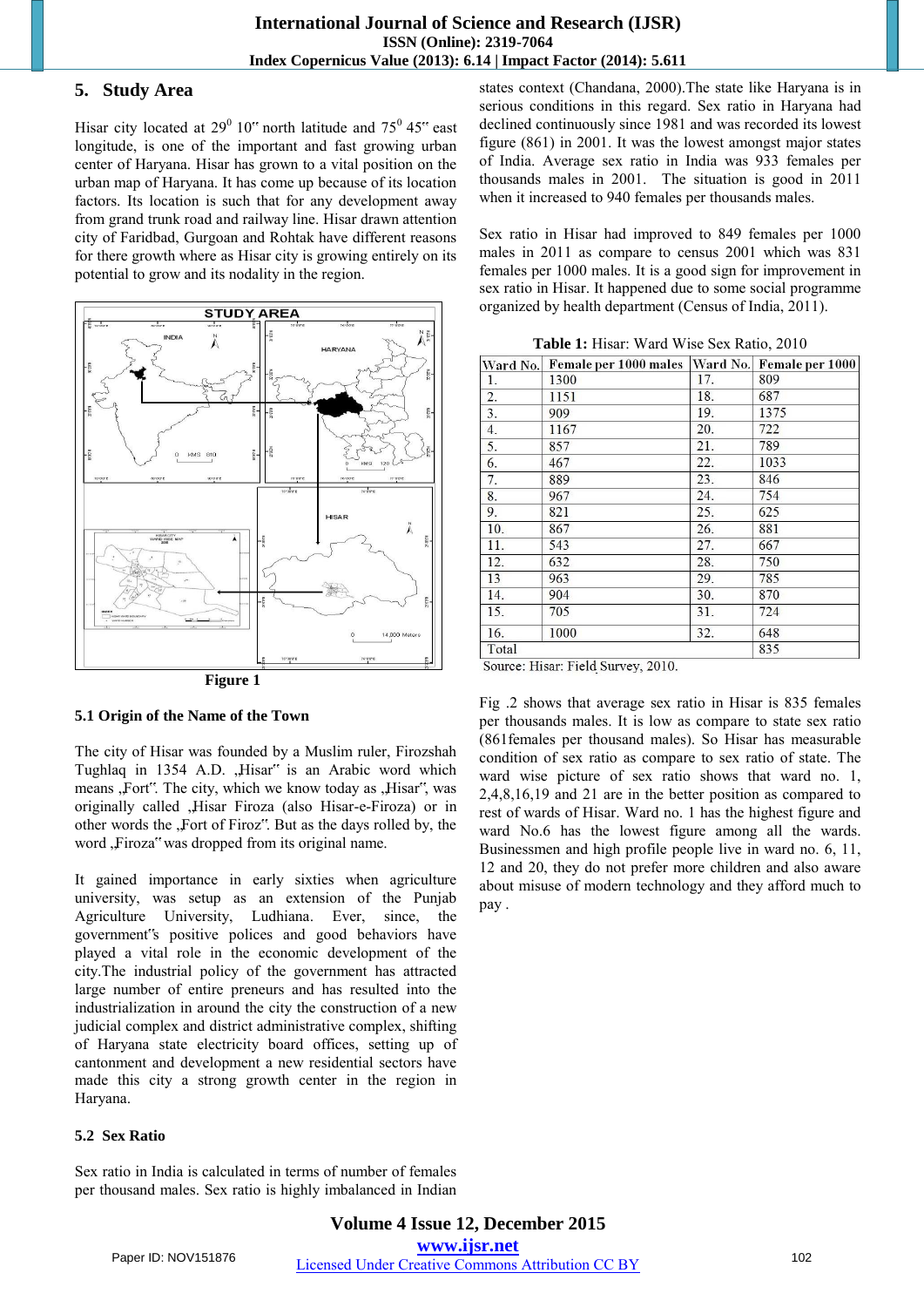

**Figure 2** 

**Table 2:** Hisar: Sex Ratio by Age Group, 2010

| Age Group | Females per 1000 males |  |  |  |
|-----------|------------------------|--|--|--|
| $0 - 4$   | 534                    |  |  |  |
| $5-9$     | 814                    |  |  |  |
| $10-14$   | 636                    |  |  |  |
| $15 - 19$ | 807                    |  |  |  |
| $20 - 24$ | 914                    |  |  |  |
| $25 - 29$ | 1214                   |  |  |  |
| $30 - 34$ | 740                    |  |  |  |
| 35-39     | 988                    |  |  |  |
| $40 - 44$ | 1188                   |  |  |  |
| 45-49     | 759                    |  |  |  |
| 50 54     | 820                    |  |  |  |
| 55-59     | 618                    |  |  |  |
| 60-64     | 702                    |  |  |  |
| 65-69     | 562                    |  |  |  |
| $70 - 74$ | 1500                   |  |  |  |
| >75       | 750                    |  |  |  |

**Source: Field Survey of Hisar, 2010** 

Table 2 shows that the average sex ratio in the age group of 25 to 29, 40 to 44 and 70 to 74 are in better position. On the other hand 0-4 and 10-14 age groups have measurable condition in sex ratio as compare to average sex ratio of Hisar. The point is that the sex ratio of 0-4 age group is low as compare to sex ratio of Haryana and Hisar.

#### **5.2.1 Literacy**

The concept of literacy varies from country to country. The population commission of United Nations considers the ability to both read and write a simple message with understanding in any language a sufficient basis for classifying persons a literate. The Indian census had adopted this definition (Chandana, 2008). In India also the definition of literacy has under gone changes. Since 1991 census literacy rate in India are calculated as follows:-

Effective literacy rate= Total literate of an area / population of above 6 years age of that area x 100 (Chandana, 2008). Literacy rate in the study area is calculated as follows:

 $=\frac{\text{Minimum one class passed (aged7 and above)}}{\text{2.13}} \times 100$ *x*

Population (aged 7 and above)

**Table 3** Hisar: Class wise Literacy Rate (Aged 7 and above), 2010

|           | (In Percent)        |              |                |  |
|-----------|---------------------|--------------|----------------|--|
|           | <b>Persons</b>      | <b>Males</b> | <b>Females</b> |  |
|           | <b>Social Group</b> |              |                |  |
| Low       | 84.88               | 89.69        | 79.45          |  |
| Middle    | 87.25               | 92.41        | 81.23          |  |
| High      | 92.09               | 96.13        | 87.30          |  |
| Total     | 88.46               | 93.13        | 83.01          |  |
|           | Income group        |              |                |  |
| < 2300    | 93.30               | 100.00       | 88.88          |  |
| 2300-4600 | 75.78               | 85.71        | 65.22          |  |
| 4600-6900 | 84.50               | 88.21        | 80.60          |  |
| >6900     | 90.08               | 94.65        | 84.58          |  |
| Total     | 88.46               | 93.13        | 83.01          |  |

Source: Field Survey of Hisar, 2010

Table 3 shows that the total literacy rate is 88.46 percent. Male literacy rate is higher than female literacy rate. Male literacy rate is 93.13 percent and female literacy rate is 83.01 percent. Literacy rate is quite high in the high social group as compare to middle and low social groups. Males and females literacy is also high in high social group as compare to middle and low groups. Literacy rate is 84.88 percent in low social group, which increased to 87.25 in middle social group and 92.09 percent in high social group.

# **5.2.2 Role of Women**

The studies have revealed an increasing number of cases where the role of woman in family decision making is primary or at least shared equally with the man. There role in controlling family finances, family planning, political issues and other family issues and making decisions as to where the various expenses should be incurred has come to forefront with researches depicting 37 percent men dealing with the same individually, 28 percent with their wives and 30 percent solely controlled by women. Poverty is playing an important role in family decision making. Poverty is usually measured as either absolute or relative poverty. Absolute poverty refers to set standard which is consistent over time and between countries. The World Bank defines extreme poverty as living on less than US \$1. 25 purchasing power parity (ppp) and moderate poverty as less than \$ 2 a day. It estimates that in 2001 1.1 billion people had consumption levels below \$ 1 a day and 2.7 billion lived on less than \$ 2 a day (World Bank, 2001). Empowering woman has helped some countries increase and sustain economic development when given more rights and opportunities. Women begin to receive more education, thus increasing the overall human capital of the country, when given more influence women seem to act more responsible in helping people in the family or village and when better educated and more in control of their lives, women are more successful in bringing down rapid population growth because they have more say in family planning.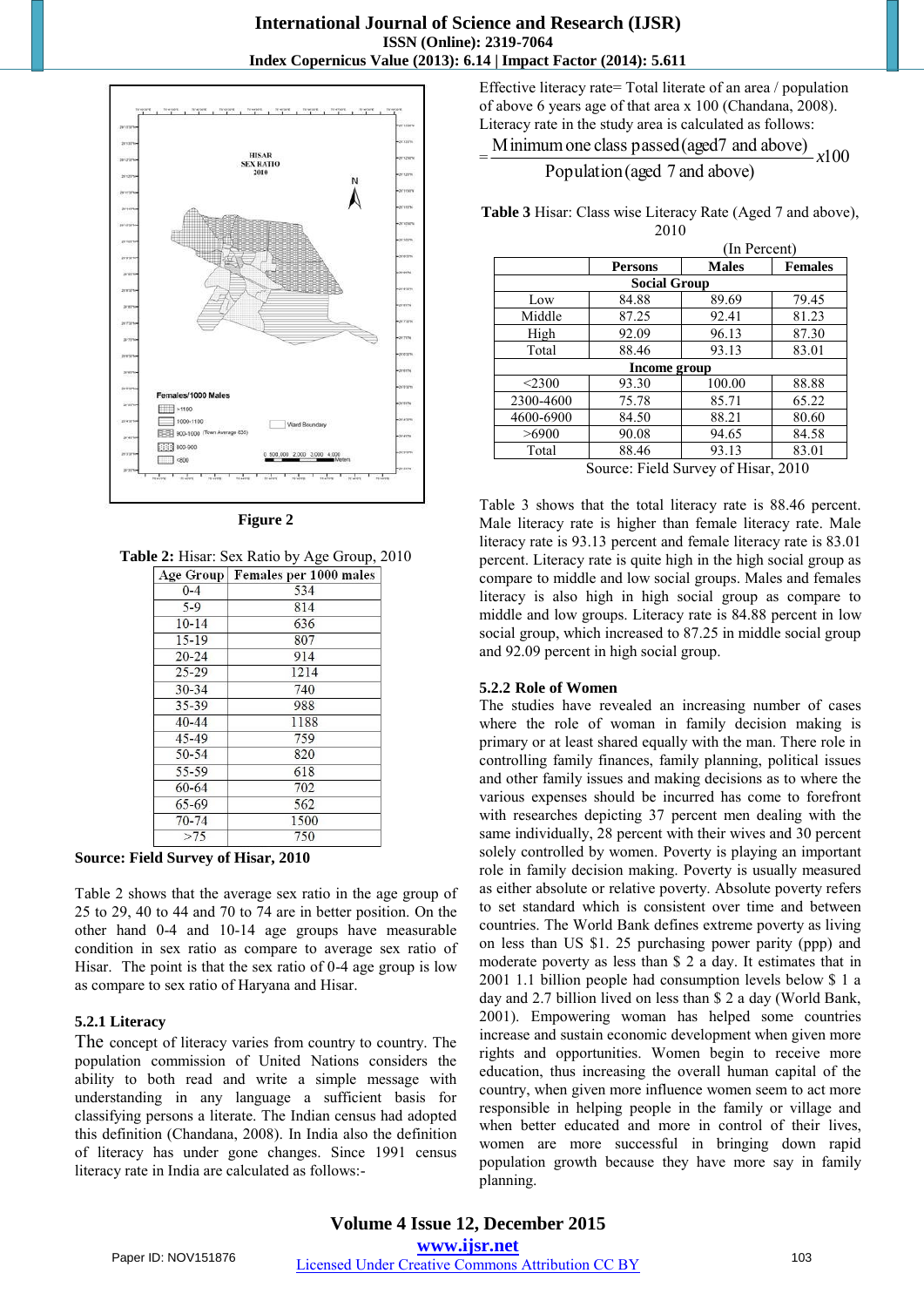# **International Journal of Science and Research (IJSR) ISSN (Online): 2319-7064 Index Copernicus Value (2013): 6.14 | Impact Factor (2014): 5.611**

| <b>Social Group</b> |       |       |       |
|---------------------|-------|-------|-------|
| Low                 | 63.86 | 40.34 | 58.82 |
| Middle              | 68.36 | 50.85 | 72.32 |
| High                | 74.03 | 60.77 | 82.87 |
| Total               | 69.39 | 51.99 | 72.96 |
| <b>Income Group</b> |       |       |       |
| < 2300              | 50.00 | 25.00 | 75.00 |
| 2300-4600           | 63.64 | 54.55 | 45.45 |
| 4600-6900           | 50.00 | 30.21 | 47.92 |
| >6900               | 75.21 | 58.03 | 81.41 |
| Total               | 69.39 | 51.99 | 72.96 |

Table 4 Hisar: Level of Woman Participation in Families' Decisions **Political View Female Feticide Family Planning** 

Table 4 reveals that 69.39 percent women are playing an important role in making political decisions. High social group women are much interested in political decisions as compare to low and middle social group. Same situation is found in case of female foeticide. High social group females are much aware about female foeticide as compare to low and middle social group. About 51.99 percent women have knowledge of female foeticide according to field survey. On the other hand 72.96 percent women are worried about family planning. High social group women are playing main role in family planning decisions. There are marginally difference between high social group and middle social group women. But low social group women are not interested in family planning as compare to high and middle social group women. About 58.82 percent women are taking decisions of family planning in low social group.

Similarly, very low income group women are not much interested in the decisions of political issues as compare to middle and high income group women. About 75.21 percent women"s of high income group are playing important role in political issues of families. Very low income group women do not have much knowledge about female foeticide as compare to high and middle income group women. About 25 percent women of very low income group have knowledge about female foeticide.

Female foeticide cases are more prevalent in high income group families as compare to low and middle income group families because women have much knowledge about female foeticide of these groups, and also aware about modern technology. Health department also organized social programme like women empowerment, save girl child and social development of women related programme.

High income group family"s women playing important role in family planning decisions as compare to low and middle income group families. About 81.41 percent women of high income group family worried about family planning decisions. Low income group women have little knowledge about family planning.

#### **5.3 Economic Development**

Household is usually a group of persons who normally live together and take their meals from a common kitchen unless the exigencies of work prevent any of them from doing. Persons in a household may be related or unrelated or a mix of both. However, if a group of unrelated persons live in a census house but do not take their meals from the common kitchen, then they are not constituent of a common household (Census of India, 2001).

| Table 5: Hisar: Distribution of Household by Economic and |  |
|-----------------------------------------------------------|--|
| Social Status                                             |  |

|           | (In Percent)        |  |  |  |
|-----------|---------------------|--|--|--|
|           | <b>Social Group</b> |  |  |  |
| Low       | 24.95               |  |  |  |
| Medium    | 37.11               |  |  |  |
| High      | 37.94               |  |  |  |
|           | <b>Income Group</b> |  |  |  |
| $<$ 2300  | 0.84                |  |  |  |
| 2300-4600 | 4.61                |  |  |  |
| 4600-6900 | 20.13               |  |  |  |
| >6900     | 74.42               |  |  |  |
| Total     | 100.00              |  |  |  |
|           |                     |  |  |  |

Source: Field Survey of Hisar, 2010

Table 5 shows that about one forth percent of total households are belong to low social group. About 37.11 percent households are belonging to medium social group. There is marginally difference between medium and high social group of households.

Proportion of households are belong to high income group (>74 percent households). Only 4.61 percent households are belong to low income group and 20.13 percent in medium income group. So proportion of households are belong to high income group because Hisar is an industrial and fast growing town and job opportunity is high and per capita income is also good.

#### **5.3.1 Age Structure**

There are many determinants of age compositions like health care determinants or vital determinants, but there are three basic determinants of age compositions of a population. Age Groups:

|                     |          |       | (In percent) |      |
|---------------------|----------|-------|--------------|------|
| <b>Age Group</b>    | $0 - 14$ | 15-44 | 45-59        | >59  |
| <b>Social Group</b> |          |       |              |      |
| Low                 | 29.36    | 55.46 | 11.92        | 3.26 |
| Medium              | 17.62    | 56.68 | 16.59        | 9.11 |
| High                | 1989     | 57.27 | 15.23        | 7.61 |
| Total               | 21.52    | 56.59 | 14.86        | 7.03 |
| Income Group        |          |       |              |      |
| $<$ 2300            | 31.25    | 43.75 | 25.00        |      |
| 2300-4600           | 25.00    | 59.62 | 9.62         | 5.76 |
| 4600-6900           | 30.94    | 52.94 | 10.02        | 6.10 |
| >6900               | 18.80    | 57.46 | 16.34        | 7.40 |
| Total               | 21.52    | 56.59 | 14.86        | 7.03 |

**Table 6:** Hisar: Age Structure, 2010

Source: Field Survey of Hisar, 2010

Table 6 shows the relationship of age structure with social and income level. Young population consists of about 21.52 percent of the total population. The active population in the age group of 15 to 44 and 45 to 59 is about 56.59 and 14.86 percent of the total population respectively. Old and aged persons are seven percent of the total population of the study area.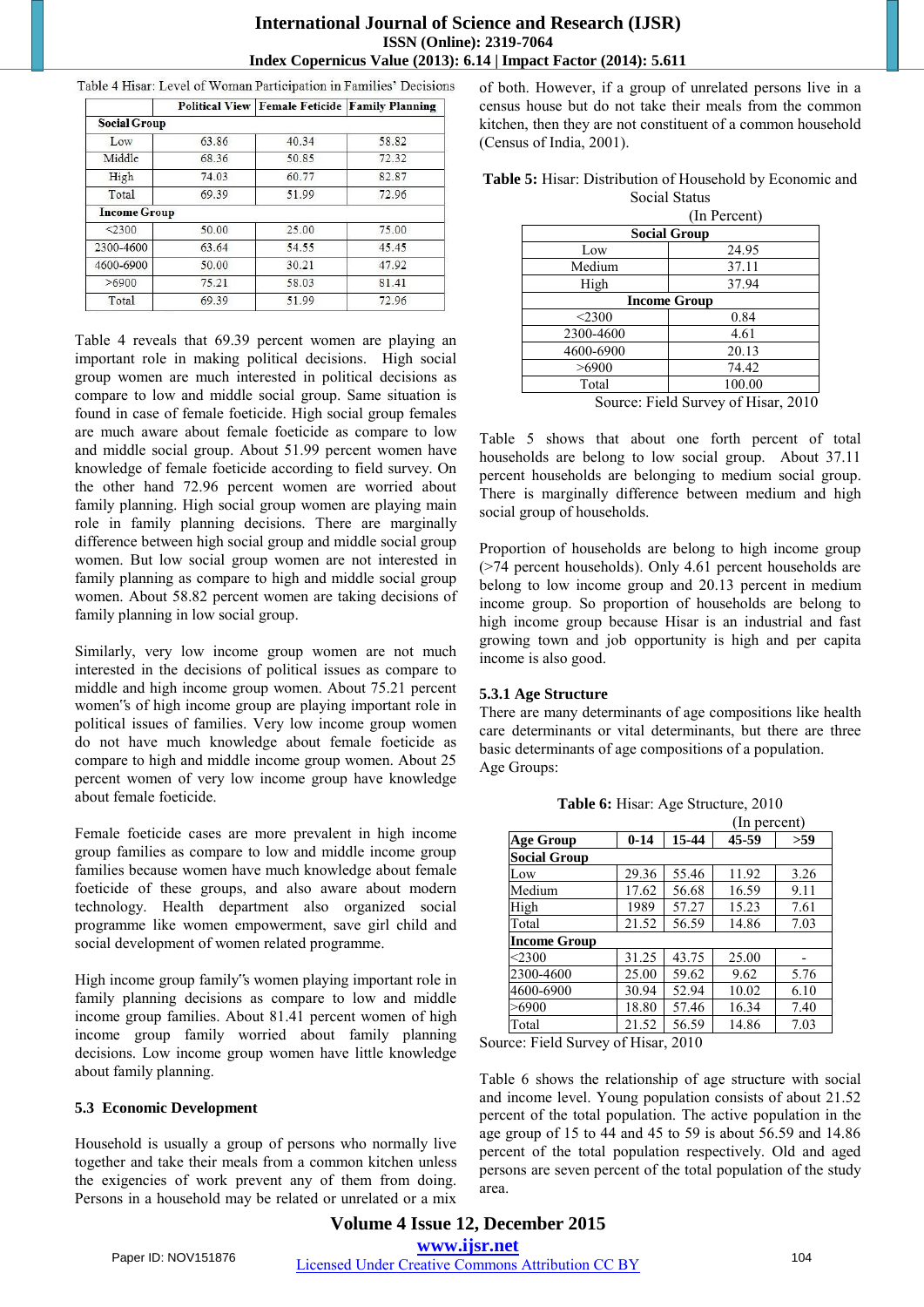Share of young population is quite high in the low social group as compare to middle and high social groups. Proportion of aged population is high in the medium social group as compare to low and high social group. The active population is marginally low in the low social group as compare to middle and high social group.

Similarly, low income groups have higher proportion of young population as compare to high income groups. Low income groups have lower proportion of active population as compare to high income groups. The poor and low income group people being illiterate preferred large number of children by increasing the proportion of young population as children are considered asset to the family.

#### **5.3.2 Occupational Structure of Household**

The percentage of population that is economically active is an important index of development. The distribution of the population according to different types of occupation is referred to as the occupational structure. An enormous variety of occupations are found in any country.

Occupations are generally classified as primary, secondary, and tertiary.

*Primary activities* include agriculture, animal husbandry, forestry, fishing, mining and quarrying etc.

*Secondary activities* include manufacturing industry, building and construction work etc.

*Tertiary activities* include transport, communications, commerce, administration and other services (Census, 2011).

**Table 7** Hisar: Occupational Structure of Household

| Place            | Primary<br>activities | Secondary<br>activities | Tertiary<br>activities |  |
|------------------|-----------------------|-------------------------|------------------------|--|
| India            | 19.65                 | 13.25                   | 64.10                  |  |
| $X^2$<br>Haryana | 29.17                 | 28.10                   | 42.83                  |  |
| Hisar            | 7.25                  | 9.80                    | 82.95                  |  |

**Sources:** 

X <sup>1</sup>National Sample Survey 2003-2004

X<sup>2</sup> Statistical Abstract of Haryana, 2004-2005

X<sup>3</sup> Field Survey of Hisar, 2010

Figure 3 shows that 7.25 percent people are involved in primary activities which increased to 9.80 percent in secondary activities and 82.95 percent in tertiary activities.



**Figure 3** 

# **5.3.3 Work Participation Rate**

Work is defined as participation in any economically productive activity with or without compensation, wages or profit. Such participation may be physical or mental in nature. Work involves not only actual work but also includes effective supervision and direction of work. It even includes part time help or unpaid work on farm, family enterprise or in any other economic activity. All persons engaged in 'work' as defined above are workers. Persons who are engaged in cultivation or milk production even solely for domestic consumption are also treated as workers (Census of India, 2001).

"Work participation rate is defined as the percentage of total workers (main and marginal) to total population".

 Total Workers (Main+Marginal) Work Participation Rate =  $\frac{100}{100}$ Total Population

|                         | India<br>Hisar<br>Haryana                                                                |       |       |  |  |
|-------------------------|------------------------------------------------------------------------------------------|-------|-------|--|--|
| Place                   |                                                                                          |       |       |  |  |
| Work participation rate |                                                                                          | 50.49 | 55.38 |  |  |
|                         | Table 8 Hisar: Work Participation Rate<br>1,51.93<br>Source: Field Survey of Hisar, 2010 |       |       |  |  |

Table 8 shows that the work participation rate of Hisar is 55.38 percent. It is high as compare to state work participation rate to national level (51.93percent), because Hisar is an industrial and fast growing town of Haryana which offer jobs in secondary and territory activities.

#### **5.3.4 Dependency Ratio**

Dependency ratio is defined as the ratio of the population below age of 15 years and those aged 60 years and above, per 100 of the population aged 15-59 years. Dependency Ratio =  $674/1858$  X  $100 = 36.28$ 

#### **5.3.5 Per Capita Income**

The world has deep poverty amid plenty of the world"s more than 6.7 billion people, about 3.4 billion (almost half) live a less than \$ 2 a day and1.6 billion (one fifth) live on less than \$ 1 a day, with estimated 46% living in south Asia (World Bank Report, 2004-2005). According to an estimate about more than half billion people are living in towns and cities of the world. According to an estimate about 3.3 billion people are living in towns and cities of developing countries and this figure could be approach 5 billion by the year2030. Per capita income of India is 1081 Rupees. (World Bank Report, 2008-2009).

Per capita income in the study area is calculated as follow:

Per capita income

Total population of the ward Total income of the ward

### **5.3.6 Composite Index of Social and Economic Development**

Table 8 shows that the ward wise picture of sex ratio shows that ward no. 1, 2,4,8,16,19 and 21 are in the better position as compared to average sex ratio of Hisar. Ward No. 1 has the highest figure and ward No.6 has the lowest figure among all wards. High literacy rate wards are 1,4,5,8, 10,12,25,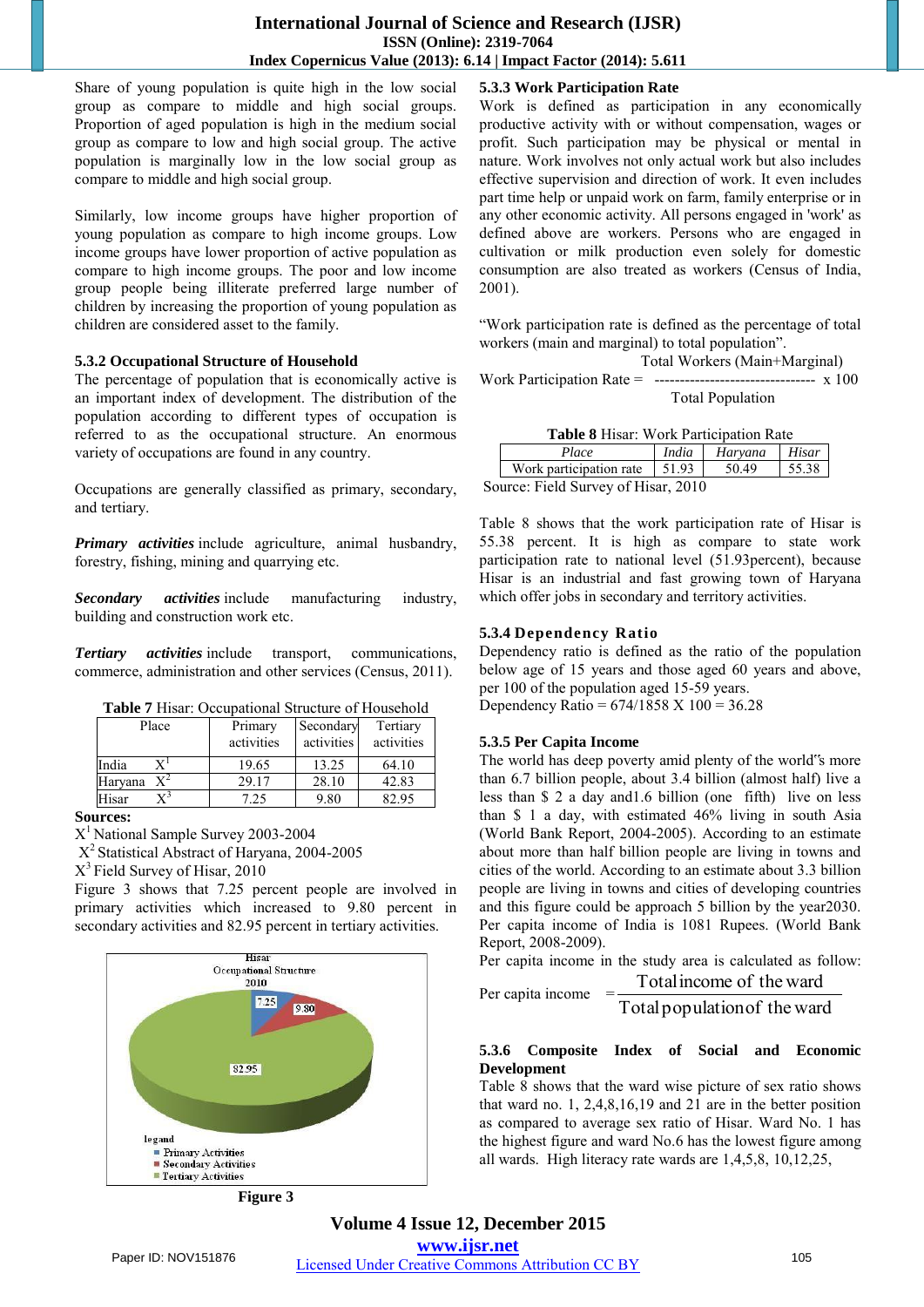## **International Journal of Science and Research (IJSR) ISSN (Online): 2319-7064 Index Copernicus Value (2013): 6.14 | Impact Factor (2014): 5.611**

| Ward             | Sex   | Literacy | Per Capita | Family   | Female    |        | Political Composite |
|------------------|-------|----------|------------|----------|-----------|--------|---------------------|
| No.              | Ratio |          | income     | planning | Foeticide | View   | Index               |
| 1.               | 1300  | 90.91    | 1300       | 70.00    | 60.00     | 80.00  | 2.07                |
| $\overline{2}$ . | 1151  | 89.70    | 1514       | 80.00    | 46.67     | 86.67  | 1.95                |
| $\overline{3}$ . | 909   | 84.42    | 1540       | 72.22    | 50.00     | 83.33  | 0.27                |
| 4.               | 1167  | 95.65    | 1667       | 100.00   | 80.00     | 80.00  | 6.13                |
| 5.               | 857   | 100.00   | 1804       | 83.33    | 66.67     | 83.33  | 4.00                |
| 6.               | 467   | 68.18    | 1819       | 40.00    | 40.00     | 100.00 | $-3.53$             |
| 7.               | 889   | 83.33    | 1248       | 80.00    | 60.00     | 60.00  | $-0.94$             |
| 8.               | 967   | 94.12    | 1423       | 63.64    | 81.82     | 90.91  | 3.22                |
| 9.               | 821   | 77.55    | 1512       | 30.00    | 40.00     | 40.00  | $-5.95$             |
| 10.              | 867   | 93.42    | 1660       | 89.28    | 42.85     | 39.29  | $-0.72$             |
| 11.              | 543   | 79.17    | 1619       | 100.00   | 45.45     | 63.64  | $-1.34$             |
| 12.              | 632   | 91.80    | 1607       | 53.85    | 46.65     | 46.15  | $-3.18$             |
| 13               | 963   | 80.00    | 1473       | 71.43    | 52.38     | 57.14  | $-1.34$             |
| 14.              | 904   | 79.23    | 1360       | 59.26    | 44.44     | 77.78  | $-2.14$             |
| 15.              | 705   | 84.21    | 1474       | 70.59    | 52.94     | 47.06  | $-2.57$             |
| 16.              | 1000  | 84.62    | 1676       | 77.78    | 55.56     | 66.67  | 0.91                |
| 17.              | 809   | 88.89    | 1362       | 71.43    | 71.43     | 85.71  | 1.30                |
| 18.              | 687   | 79.31    | 1615       | 50.00    | 50.00     | 33.33  | $-4.60$             |
| 19.              | 1375  | 81.58    | 1116       | 50.00    | 33.33     | 50.00  | $-3.55$             |
| 20.              | 722   | 88.46    | 1181       | 80.00    | 80.00     | 80.00  | 1.10                |
| 21.              | 789   | 83.33    | 1515       | 57.14    | 57.14     | 71.42  | $-1.28$             |
| 22.              | 1033  | 88.14    | 1726       | 92.86    | 78.57     | 92.85  | 5.33                |
| 23.              | 846   | 82.22    | 1527       | 50.00    | 60.00     | 100.00 | 0.24                |
| 24.              | 754   | 89.90    | 1335       | 90.44    | 72.22     | 94.44  | 2.58                |
| 25.              | 625   | 96.63    | 1495       | 100.00   | 64.76     | 70.59  | 1.82                |
| 26.              | 881   | 87.65    | 1613       | 81.67    | 40.00     | 58.33  | $-0.89$             |
| 27.              | 667   | 96.12    | 1660       | 50.00    | 54.54     | 95.45  | 0.47                |
| 28.              | 750   | 94.55    | 1512       | 72.73    | 72.73     | 81.82  | 1.98                |
| 29.              | 785   | 93.75    | 1578       | 80.00    | 50.00     | 60.00  | $-0.16$             |
| 30.              | 870   | 95.63    | 1583       | 58.00    | 44.00     | 72.00  | $-0.58$             |
| 31.              | 724   | 85.71    | 1488       | 90.00    | 50.00     | 80.00  | 0.20                |
| 32.              | 648   | 94.34    | 1817       | 92.31    | 38.46     | 46.15  | $-0.83$             |

Table 8 Hisar: Composite Index of Social and Economic Development, 2010

Source: Field Survey of Hisar, 2010

27,28,29,30 and 32. A very low literacy ward is 6. Low per capita income wards are 7, 19 and 20. Moderate per capita income wards are 1, 18, 13,14,15,17 and 24. High per capita income wards are 2,3 ,4,5, 6, 9, 10, 11, 12,16,18,21 ,22,23 ,26,27,28,29 and 30. Women of wards no. 6, 12, 14,18,19 ,21, 23, 27 and 30 are low knowledge about family planning. Women of wards no. 2, 4, 5,7,10, 11, 20, 22, 24, 25, 26, 29, 31 and 32 are more Knowledge about family planning. Women of ward no. 1,3,13,15,16,17 and 28 are low knowledge about family planning as compare to above wards. This table also shows the decision of family.



**Figure 4**

Figure 4 shows that very low developed wards are 6, 9, 10, 12,14,15,18 and 19. Low developed wards are 7, 10, 11, 13, 21, 26, 29, 30, and 32. High developed wards are 2, 3,16,17,20, 23,25,27,28 and 31. Very high developed wards are 1, 4 5,8,22 and 24.Mainly high income group or high social group people are belonged to above these wards. Income is positively related to development of particular area.

### **6. Conclusion**

The present study shows that the low social and income group have higher proportion of young population as compare to high income groups. The poor and low income group people being illiterate preferred large number of children by increasing the proportion of young population as children are considered asset to the family. Sex ratio in Hisar is 835 females per thousands males. Sex ratio is low in ward no. 6, 11, 12 and 20. Businessmen and high profile people live in these wards. They have not preferred large number of children and also aware about misuse of modern technology. Moreover, they can afford to pay for sex determination and sex specific abortion.

Literacy rate of Hisar city is good. Only ward no. 6 has very low literacy of 68.18 percent. Hisar has an average literacy rate of 89.46 percent which is higher than the national average. Participation rate is higher due to increase of literacy rate in this city. Work participation rate is 55.38 percent in the Hisar urban agglomeration. With the development of industrial units, the job opportunities also increased, because of good facilities and increasing jobs, people migrated from rural area to urban area which has accelerated urbanization. Overall, social and economic development is low in ward no. 6, 10 and 18, because these are old part of the city and are highly congested.

In Hisar city the living standards of people were satisfactory. Only some wards such as 3, 9, 10, 11, 12, 19, 24 and 31 shows that the living standards of people were moderate. The high income and high social group women play important role in family decisions making. So their role in controlling family finance, family planning, and political issues and other family issues is higher than low social and income groups women. High income groups women are more interested in political issues as compare to low social and income groups women, so income is positively related to women role in family decisions making. Proportions of households of high income group dominate in the study area (76.31 percent). Only 4.61 percent of households belong to low income group. Proportion of people involved in tertiary activity is more than74 percent. Only 7.25 percent people are involved in primary activities.

The overall development shows that ward no. 6,9,12,14,15,18 and 19 are very low developed. Low developed wards are 7, 10, 11, 13, 24, 26, 29, 30, and 32. High developed wards are 2,3,16,17,20,23,25,27,28 and 31. Very high developed wards are 1, 4, 5,8,22 and 24. Mainly high income group or high social group people are belonged to above these wards. Income is positively related to